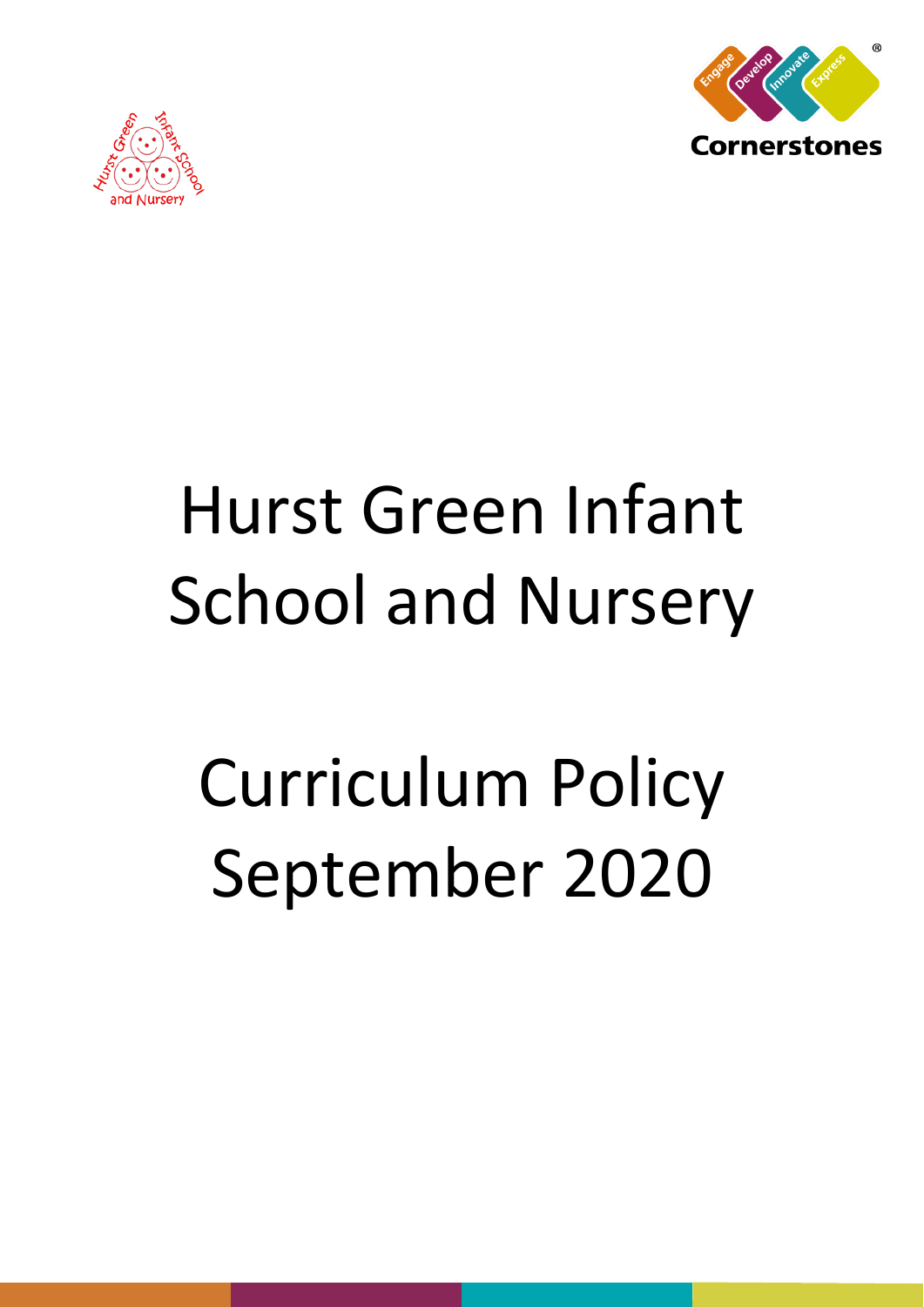# **Contents**

| Curriculum intent                 | $\overline{3}$ |
|-----------------------------------|----------------|
| Aims                              | 3              |
| Our approach                      | $\overline{3}$ |
| Structure                         | 4              |
| Engage                            | 4              |
| Develop                           | 4              |
| Innovate                          | 4              |
| Express                           | 4              |
| Memorable Experience              | 5              |
| Curriculum design for KS1 and KS2 | 5              |
| Subject coverage                  | 5              |
| English                           | 5              |
| Mathematics                       | 5              |
| Science                           | 5              |
| Foundation subjects               | 5              |
| Religious education               | 6              |
| PHSE and citizenship              | 6              |
| ICT and computing                 | 6              |
| Timetables                        | 6              |
| Assessment of the curriculum      | 6              |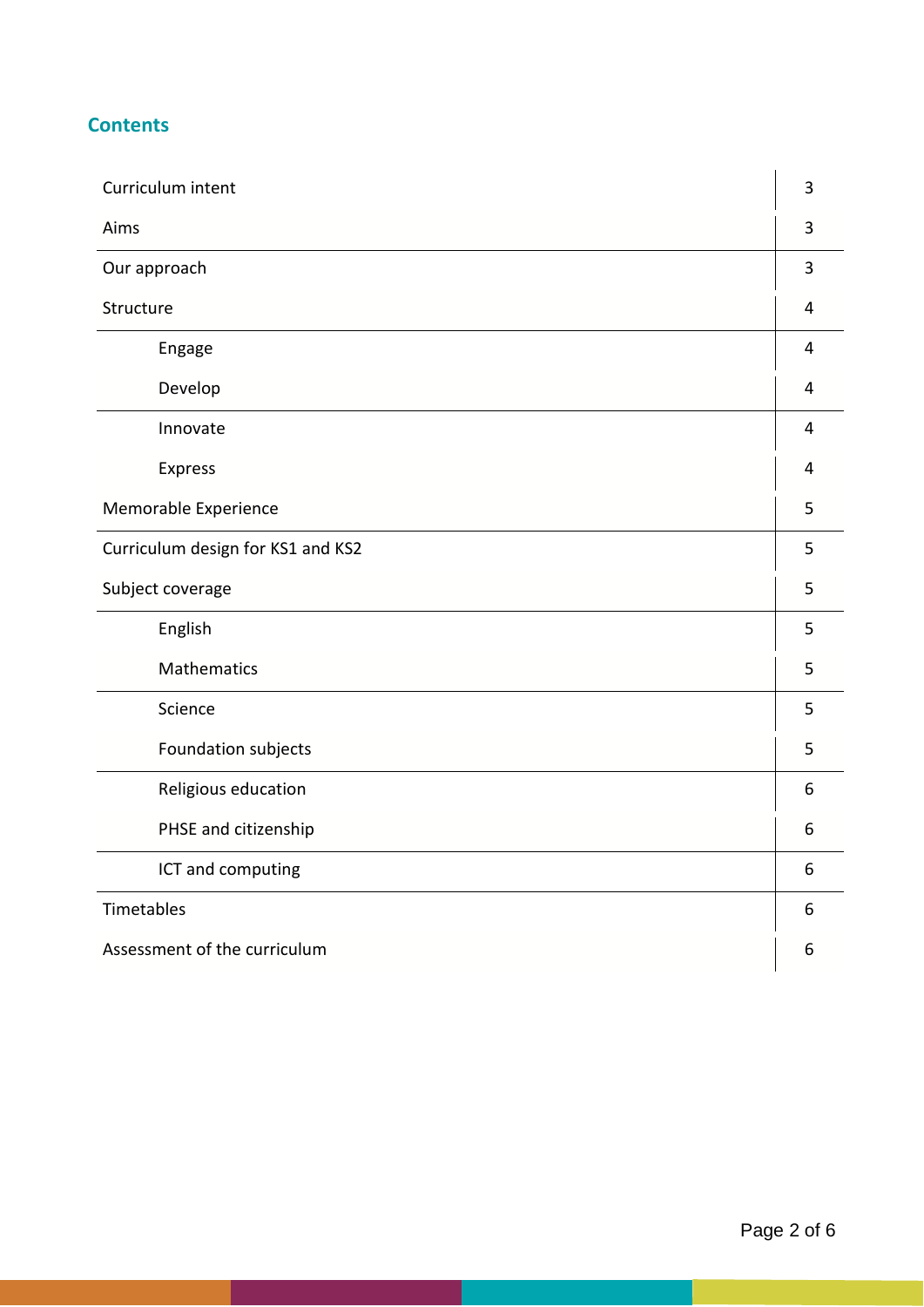## **Curriculum intent**

Our curriculum is broad, balanced and meets the requirements of the national curriculum. It has a project-based, thematic approach and provides children with a range of rich and memorable learning experiences.

## **Aims**

- $\triangleright$  Engage children through interesting topics and hands-on activities.
- $\triangleright$  Make meaningful links between subjects.
- Develop children's skills, knowledge and understanding of a range of themes and concepts.
- Make effective connections to the real world.  $\mathbf{b}$
- Help children to think creatively and solve problems.  $\mathbb{R}^{\mathbb{Z}}$
- Develop children's capacities to work independently and collaboratively.
- **Enable children to make choices about their learning.**
- **Take account of children's interests and fascinations.**

## **Our approach:**

- $\bullet$  develops children to the best of their abilities
- $\triangleright$  helps children to find their passions and interests
- $\Box$  facilitates children's acquisition of knowledge, skills and understanding
- $\bullet$  helps children to develop intellectually, emotionally, socially, physically and morally
- assists children in becoming independent, responsible, useful, confident and considerate members of the community
- $\Box$  promotes a positive attitude towards learning, so children enjoy coming to school
- $\triangleright$  helps children to acquire a solid basis for lifelong learning
- **EXECT** creates and maintains an exciting and stimulating learning environment
- $\epsilon$  ensures that each child's education has continuity and progression
- enables children to contribute positively within a culturally diverse society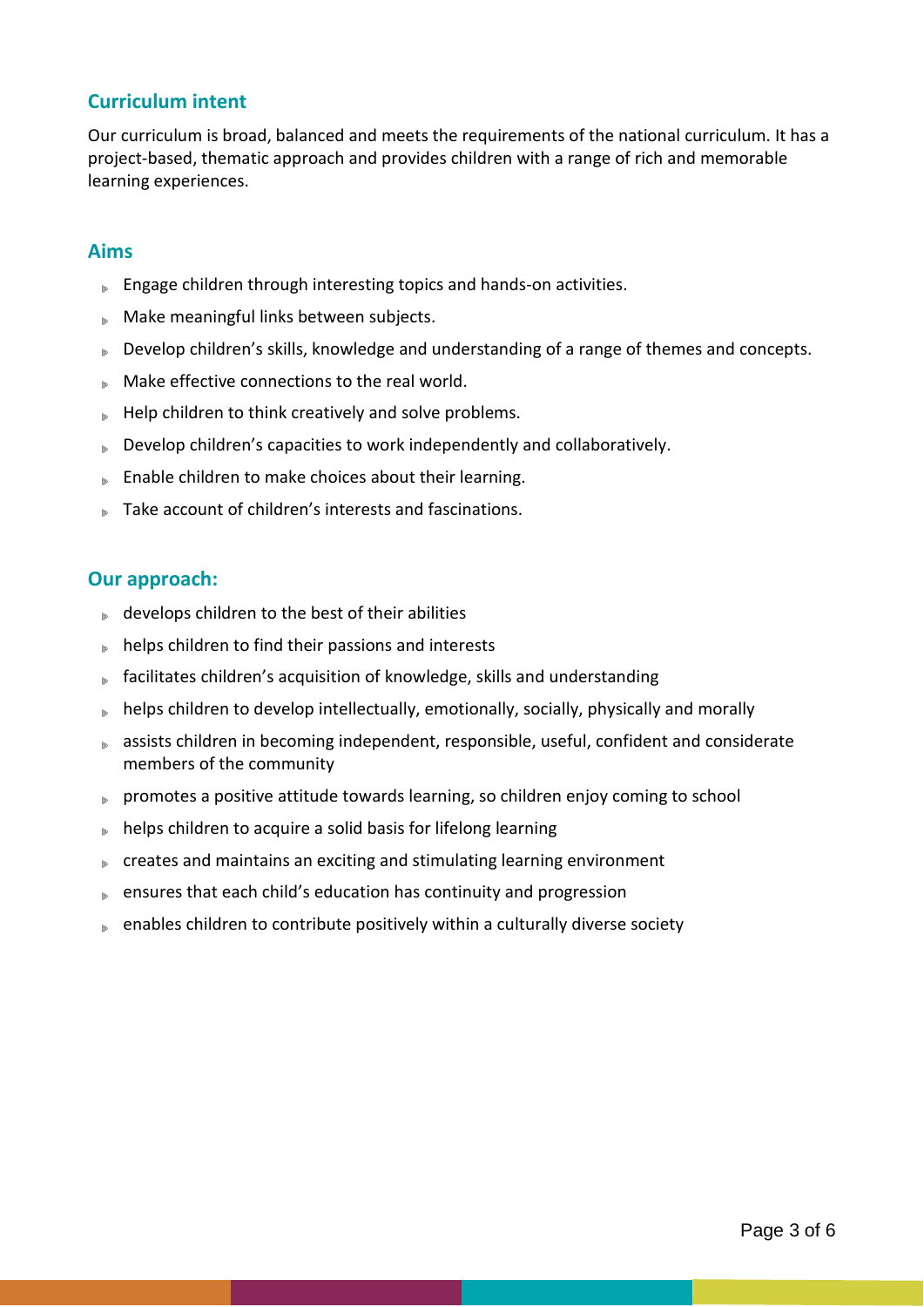## **Structure**

Our curriculum is built on The Four Cornerstones of Learning – Engage, Develop, Innovate and Express. These are four distinct stages that actively promote children's learning and thinking.



The Four Cornerstones of Learning link explicitly to pupils' spiritual, moral, social and cultural (SMSC) development. See how in Appendix A [Cornerstones pedagogy].

The focus for teaching and planning in each Cornerstone is as follows.

## **Engage**

- $\triangleright$  hook learners in with a memorable experience
- $\bullet$  set the scene and provide the context
- **▶ ask questions to provoke thought and interest**
- $\Box$  use interesting starting points to spark children's curiosity

#### **Develop**

- **EXECO** teach knowledge to provide depth of understanding
- demonstrate new skills and allow time for consolidation
- $\sqrt{p}$  provide creative opportunities for making and doing
- $\bullet$  deliver reading, writing and talk across the curriculum

#### **Innovate**

- $\triangleright$  provide imaginative scenarios for creative thinking
- $\triangleright$  enable and assess the application of previously learned skills
- encourage enterprise and independent thinking
- $\bullet$  work in groups and independently to solve problems

#### **Express**

- $\Box$  encourage reflective talk by asking questions
- $\sqrt{p}$  provide opportunities for shared evaluation
- **Exercise** success
- $\bullet$  identify next steps for learning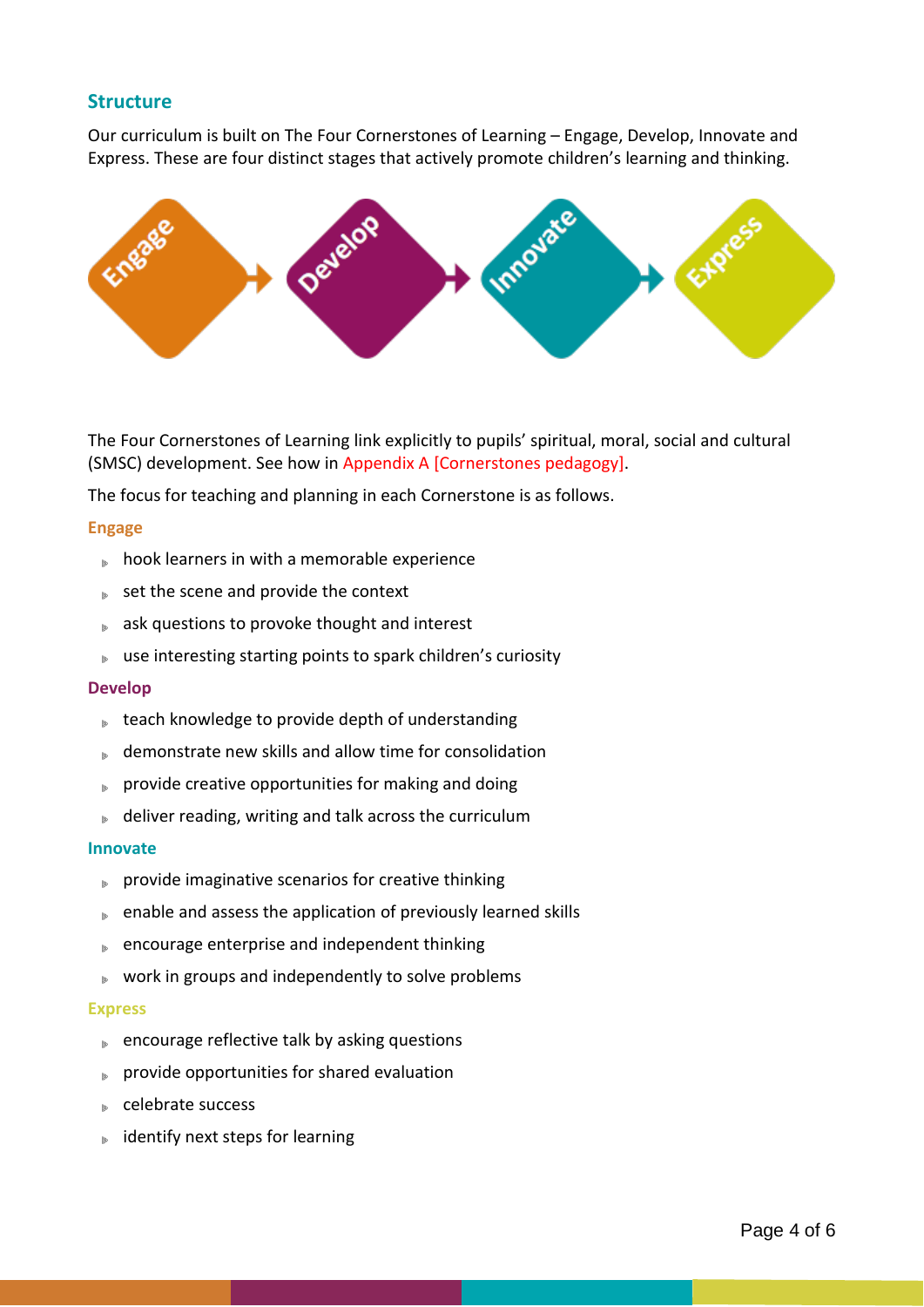## **Memorable Experience**

Each Imaginative Learning Project (ILP) begins with a memorable experience that stimulates children's curiosity and prepares them for a new theme. A memorable experience often involves an educational visit out of school or a visitor coming into school to share their expertise with the children. Some times this is not always possible and teachers work hard to set up their own memorable experience within school.

## **Curriculum design for KS1**

Our curriculum design gives each year group the opportunity to cover a broad range of themes and subjects. Projects last either a half or full term depending on the amount of content and the children's interests. In some cases, projects may be taught for a shorter period, for example during a science or art week.

Curriculum maps showing the coverage and structure for each year group can be found on our website.

## **Subject coverage**

## **English**

English is a core subject and is at the heart of our curriculum. Each project covers a range of reading and writing genres and, where appropriate, links to other areas of the curriculum.

Spoken language is promoted throughout the curriculum and across all subjects.

Spelling, vocabulary, grammar and punctuation are promoted throughout all writing opportunities, with each year group following a specific programme.

As a school we use the Read Write Inc. programme to teach phonics.

### **Mathematics**

Mathematics is also a core subject and is taught discretely. However, where relevant, mathematics is linked to ongoing project work.

As a school we use a Maths Mastery approach and use Power Maths and White Rose Maths to support planning, teaching and learning.

### **Science**

Science is fully covered throughout the curriculum. Some projects have a science focus, and others will have less of a scientific emphasis. Scientific enquiry is also delivered through the Cornerstones *Love to Investigate* scheme.

### **Foundation subjects**

The foundation subjects – history, geography, design and technology, art and design, PE and music – are integrated into each project and provide enrichment across the curriculum.

We have a separate scheme for PE called Get Set4 PE we also use sports premium money to support children's learning and staff CPD using specialist sports coaches.

### **Religious education**

RE is a statutory part of the curriculum and follows the locally agreed surrey syllabus. The RE curriculum is enriched using the Cornerstones *Love to Celebrate* scheme.